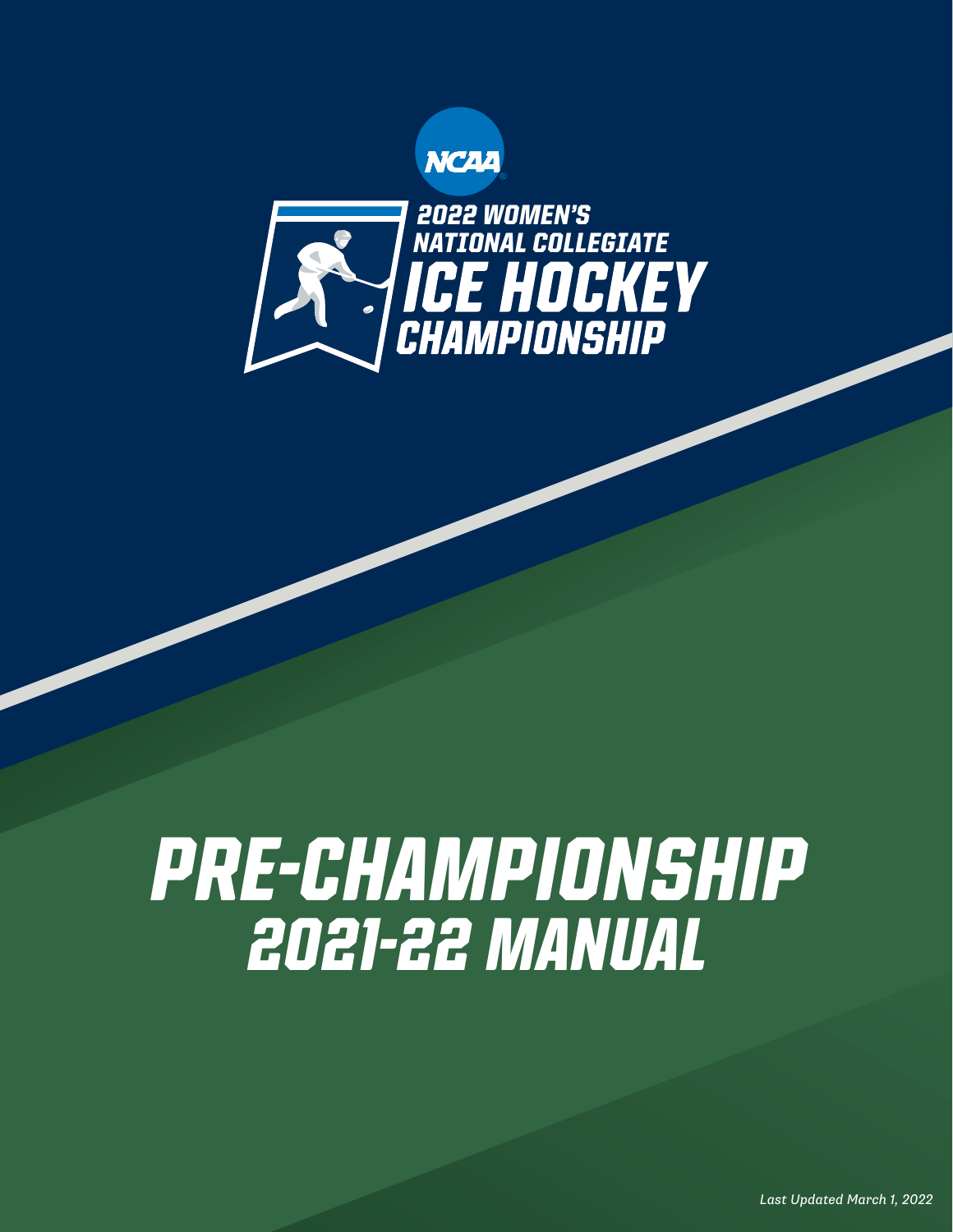## NCAA General Administrative Guidelines

### **Contents**

|                                                                                                                                                                                                                                          | $\mathbf{2}$   |
|------------------------------------------------------------------------------------------------------------------------------------------------------------------------------------------------------------------------------------------|----------------|
| Section 1.1 Definitions                                                                                                                                                                                                                  | $\overline{2}$ |
| <b>Section 2 • Championship Core Statement</b>                                                                                                                                                                                           | $\mathbf 2$    |
| <b>Section 3 • Conduct</b>                                                                                                                                                                                                               | 3              |
|                                                                                                                                                                                                                                          | 3              |
| Section 3.2 Drug Testing                                                                                                                                                                                                                 | 3              |
| Section 3.3 Honesty and Sportsmanship<br>Section 3.3 Honesty and Sportsmanship<br>Section 3.3 Honesty and Sportsmanship<br>Section 3.3 Honesty and Sportsmanship<br>Section 3.3 Honesty and Sportsmanship<br>Section 3.3 Honesty and Spo | 3              |
| Section 3.4 Misconduct/Failure to Adhere to Policies <b>Section 3.4 Misconduct</b>                                                                                                                                                       | $\overline{4}$ |
| Section 3-5 Sports Wagering Policy Manual Community Control of Section 3-5 Sports Wagering Policy                                                                                                                                        | $\overline{4}$ |
|                                                                                                                                                                                                                                          | $\overline{4}$ |
| Section 4 . Elite 90 <sup>"</sup> Award<br>Section 4 . Elite 90 <sup>"</sup> Award                                                                                                                                                       | 5              |
| Section 5 . Fan Travel                                                                                                                                                                                                                   | 5              |
| Section 6 . Health and Safety <b>Section</b> 6.                                                                                                                                                                                          | 5              |
| Section 7 . Logo Policy <b>Executive Section</b>                                                                                                                                                                                         | 5              |
| Section 8 · Research                                                                                                                                                                                                                     | 6              |
| Section 9 . Travel Party                                                                                                                                                                                                                 | 6              |
| Section 10 . Division I                                                                                                                                                                                                                  | 6              |
|                                                                                                                                                                                                                                          | 6              |

**THE NATIONAL COLLEGIATE ATHLETIC ASSOCIATION** P.O. Box 6222 Indianapolis, Indiana 46206-6222 317-917-6222 ncaa.org September 2021

NCAA, NCAA logo, National Collegiate Athletic Association and Elite 90 are registered marks of the Association and use in any manner is prohibited unless prior approval is obtained from the Association.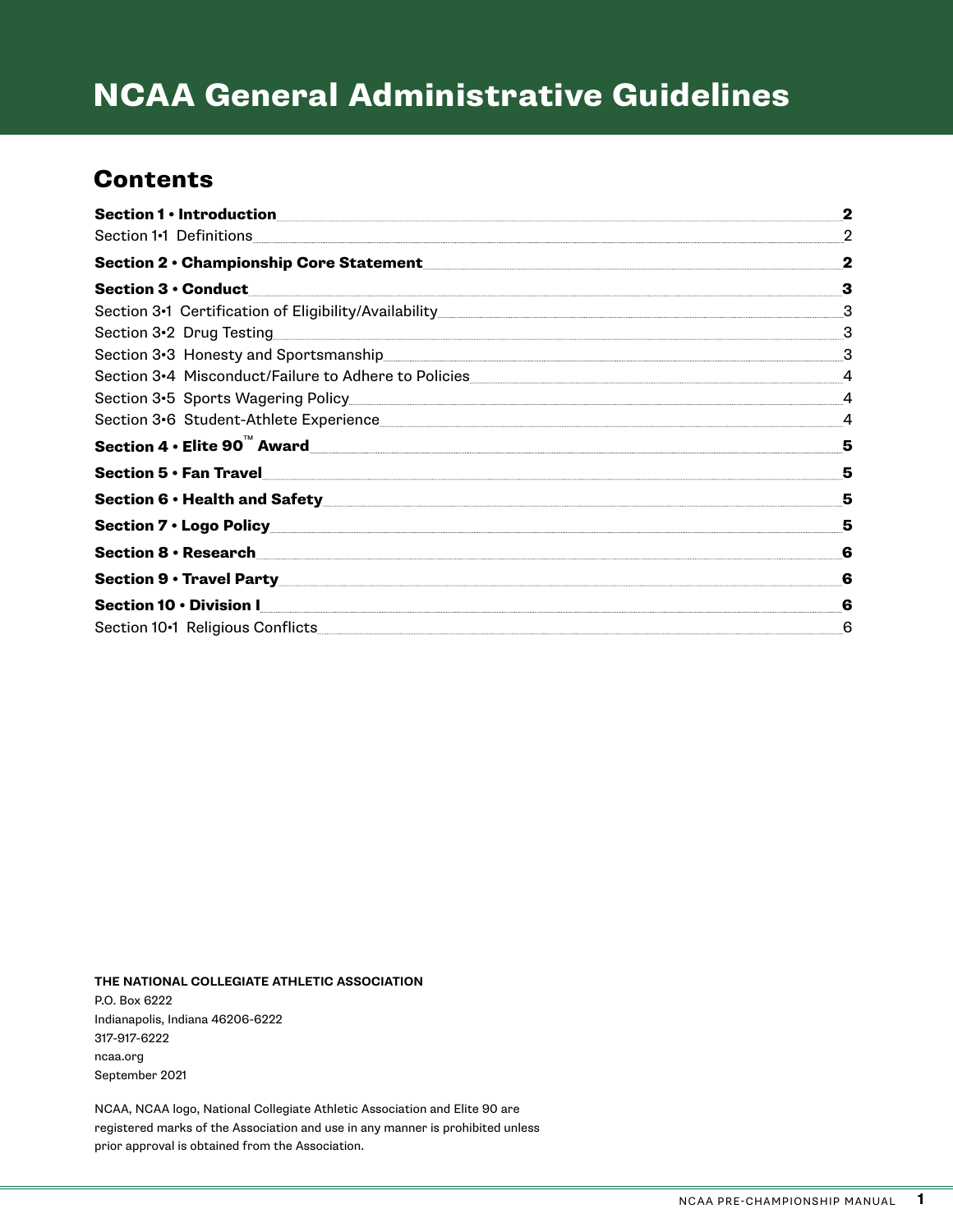### <span id="page-2-0"></span>Section 1 • Introduction

During the 2021-22 academic year, the Association will sponsor 90 national championships – 42 for men, 45 for women and three for both men and women. Of the men's championships, three are National Collegiate Championships, 13 are Division I championships, 12 are Division II championships and 14 are Division III championships. Of the women's championships, six are National Collegiate Championships, 12 are Division I championships, 13 are Division II championships and 14 are Division III championships. The combined men's and women's championships are National Collegiate Championships.

The Pre-Championship Manual will serve as a resource for institutions to prepare for the championship. This manual is divided into three sections: General Administrative Guidelines, Sport-Specific Information, and Appendixes.

Sections one through eight apply to policies applicable to all 90 championships, while the remaining sections are sport specific.

### Section 1•1 Definitions

**Pre-championship Manual.** Resource for institutions to prepare for the championship.

Administrative Meeting. Pre-championship meeting for coaches and/or administrators.

Appendixes. Any supplemental documents to be provided and distributed through the various resources.

**Championship Manager**. The NCAA staff member(s) responsible for the operational oversight of the championship.

Games Committee. The committee assigned to supervise the conduct of each championship session at a specific site. For finals sites, the games committee is typically the NCAA national committee.

NCAA National Committee. The sport committee with direct oversight responsibilities for the championship.

Non-predetermined Sites. Those sites that are selected to host at the time of the participant/team selections announcement.

Playing Rules. The rules under which the competition will be conducted.

Predetermined Sites. Those sites that are selected to host before the participant/team selections announcement.

**Preliminary Rounds.** The rounds of the championship before the final or championship round.

**Regional Alignment**. The geographic location of institutions or regional advisory committees.

Schedule of Events. Official event schedule - includes all required activities (e.g., practices, banquets, etc.).

Selection Criteria. Policies and procedures in place to quide the team selection process.

Site Selection Criteria. Policies and procedures in place to guide the site selection process.

Squad Size. Number of student-athletes per team allowed to dress in uniform and participate at the championship.

Tournament Physician. The physician designated by the host institution/conference to serve as the chief medical advisor for the championship event(s) to be hosted at the host venue.

### Section 2 • Championship Core Statement

The championships and alliances staff strives to administer competition in a fair, safe, equitable and sportsmanlike manner so that the experience of the student-athlete is paramount.

This is attained by:

**Ensuring** student-athletes' optimal experience.

**Executing** championship events reflecting appropriate quality and values to/for stakeholders — student-athletes, coaches, administrators, member institutions, sport committees, fans, broadcast partners and corporate champions/partners.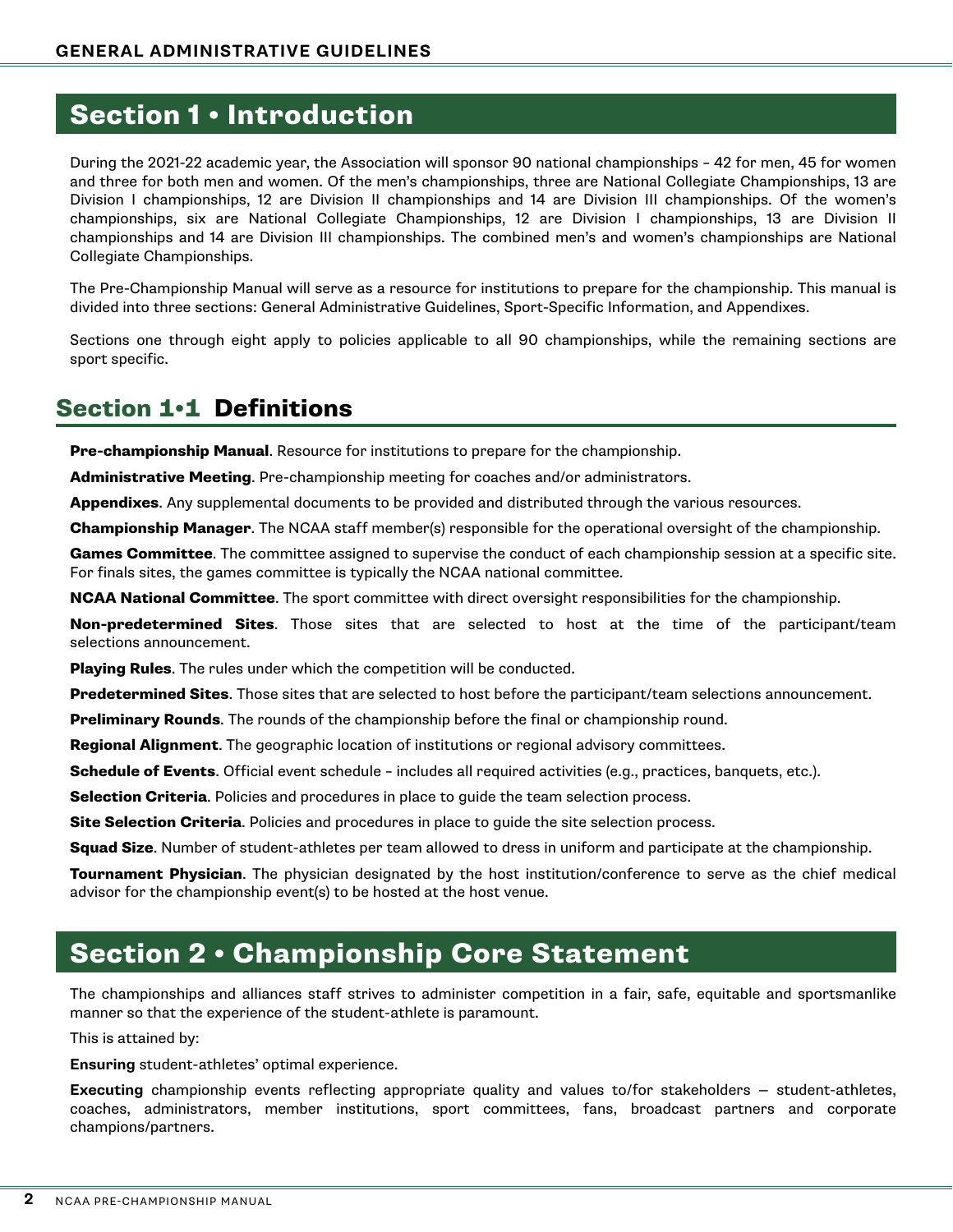<span id="page-3-0"></span>**Coordinating** all aspects of the championship in an efficient, effective manner through common operating policies and practices, using internal and external resources.

**Integrating** championships with broadcast and corporate relationships in a manner that maintains the integrity of the championship.

**Assuring** effective management of the business aspects of the operation.

**Enhancing** the assets of the NCAA and their value by collaborating with internal and external expertise to achieve heightened exposure (e.g., community programs, fan events, banquets, anniversaries, etc.).

### Section 3 • Conduct

### Section 3•1 Certification of Eligibility/Availability

*[Reference: Certification of Eligibility/Availability in Constitution 3.2.4 and Bylaws 12, 13, 14, 15, 16, 31.2.1.7.1, 31.2.1.7.1.2 and 31.2.2 in the NCAA Division I Manual, Constitution 3.3.4 in the NCAA Division II Manual and Bylaws 31.2.1.5 and 31.2.2 in the NCAA Division III Manual.]*

*Only student-athletes eligible under Bylaws 12, 13, 14, 15 and 16 may compete in NCAA championships. Member institutions are required to certify the eligibility of their student-athletes before the beginning of each academic year and to withhold ineligible student-athletes from all intercollegiate competition.*

*Member institutions are reminded to notify the NCAA national office before the selection date for each championship of any student-athlete who may have participated in regular-season competition but subsequently is determined to be ineligible or unavailable for NCAA championship competition.*

#### DISCOVERY OF INELIGIBILITY OF A STUDENT-ATHLETE AFTER SELECTION

If an institution fails to report an ineligible student-athlete and the omission is not discovered until after the institution is selected to participate in the championship, necessitating the institution's withdrawal from the championship, that withdrawal shall be considered as one of the years of ineligibility, provided another institution participates in the championship in place of the disqualified institution. If the discovery of the ineligible student-athlete occurs so near the beginning of the championship that the governing sport committee does not have a reasonable period of time to replace the disqualified institution in the bracket, that fact shall be taken into consideration in determining the number of years the disqualified institution shall be ineligible to participate.

### Section 3•2 Drug Testing

As part of preparation and planning to participate in championship events, member institutions are reminded and encouraged to review all applicable policy and legislative requirements pertaining to banned substances, drug testing and related eligibility requirements with their student-athletes. Student-athletes who compete in NCAA championships may be subjected to drug tests in accordance with legislation and may be determined to be ineligible as a result thereof. Only student-athletes who have consented in writing to such testing are initially eligible for these championships; and thereafter, student-athletes who are tested shall remain eligible only if they test negative.

### Section 3•3 Honesty and Sportsmanship

Individuals employed by (or associated with) a member institution to administer, conduct or coach intercollegiate athletics and all participating student-athletes shall act with honesty and sportsmanship at all times so that intercollegiate athletics as a whole, their institutions and they, as individuals, shall represent the honor and dignity of fair play and the generally recognized high standards associated with wholesome competitive sports.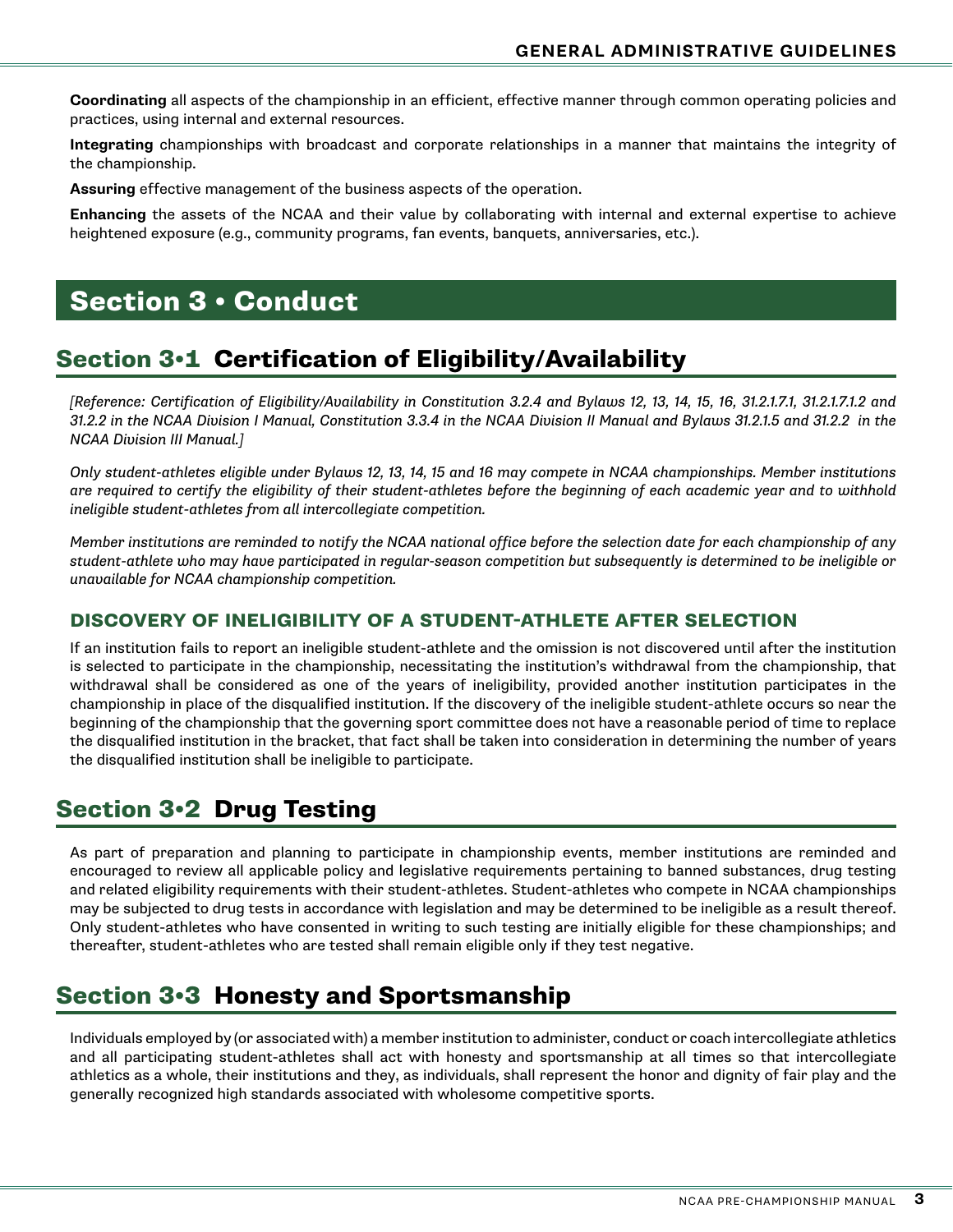### <span id="page-4-0"></span>Section 3•4 Misconduct/Failure to Adhere to Policies

#### MISCONDUCT

Misconduct in an NCAA championship is any act of dishonesty, unsportsmanlike conduct, unprofessional behavior or breach of law, occurring from the time the championship field is announced through the end of the championship, that discredits the event or intercollegiate athletics. Each games committee shall hold an administrative meeting with the representatives of participating institutions to review and explain the policies related to misconduct.

#### FAILURE TO ADHERE TO POLICIES AND PROCEDURES

A governing sport committee may assess a financial penalty against an institution for failure of any of its representatives to adhere to the policies and procedures governing the administration of the competition. This includes, but is not limited to, failure to comply with the procedures and deadlines for submitting scores, score sheets, schedules, rosters and entry/march-in forms for qualification and other materials necessary for the efficient administration of the competition. **[Click here](https://ncaaorg.s3.amazonaws.com/championships/resources/common/NCAAChamp_FailuretoAdherePoliciesandProcedures.pdf)** to see the full misconduct/failure to adhere to policies and procedures online.

### Section 3•5 Sports Wagering Policy

Sports wagering includes placing, accepting or soliciting a wager (on a staff member's or student-athlete's own behalf or on the behalf of others) of any type with any individual or organization on any intercollegiate, amateur or professional team or contest. Examples of sports wagering include, but are not limited to, the use of a bookmaker or parlay card; internet sports wagering; mobile betting; auctions in which bids are placed on teams, individuals or contests; and pools or fantasy leagues in which an entry fee is required and there is an opportunity to win a prize.

The current NCAA legislation against sports wagering prohibits NCAA student-athletes, member institutions' athletics staff and non-athletics staff with athletics responsibilities, and conference office staff from participating in sports wagering activities or providing information to individuals involved in or associated with any type of sports wagering activities concerning intercollegiate, amateur or professional athletics practice or competition in a sport in which the NCAA conducts championship competition, in bowl subdivision football and in emerging sports for women.

A wager is any agreement in which an individual or entity agrees to give up an item of value (e.g., cash, shirt, dinner, etc.) in exchange for the possibility of gaining another item of value.

### STUDENT-ATHLETES

A student-athlete found in violation of the prohibition against knowingly participating in any sports wagering activities or providing information to individuals involved in or associated with any type of sports wagering activity that involves intercollegiate, amateur or professional athletics competition shall be ineligible for further intercollegiate competition, subject to appeal to the Committee on Student-Athlete Reinstatement for restoration of eligibility.

#### POSTSEASON

In championships in which a bracket format is used, student-athletes, coaches and administrators may not participate in bracket competitions where there is both a required entry fee and an opportunity to win a prize. Student-athletes and administrators may participate under current NCAA rules in bracket contests where there is no entry fee but a possibility of winning a prize. Some NCAA member schools, however, have chosen to ban student-athletes from participating in these types of bracket contests.

#### HOSTING OPPORTUNITIES

It is permissible for NCAA championships to be conducted at locations in states that permit sports wagering.

### Section 3•6 Student-Athlete Experience

During the NCAA championships, the student-athlete experience is paramount. NCAA staff and hosts dedicate themselves to planning the best experiences for all involved. As part of our commitment to getting better, following the championship, participants will receive a survey to provide feedback on their experience and input on how championships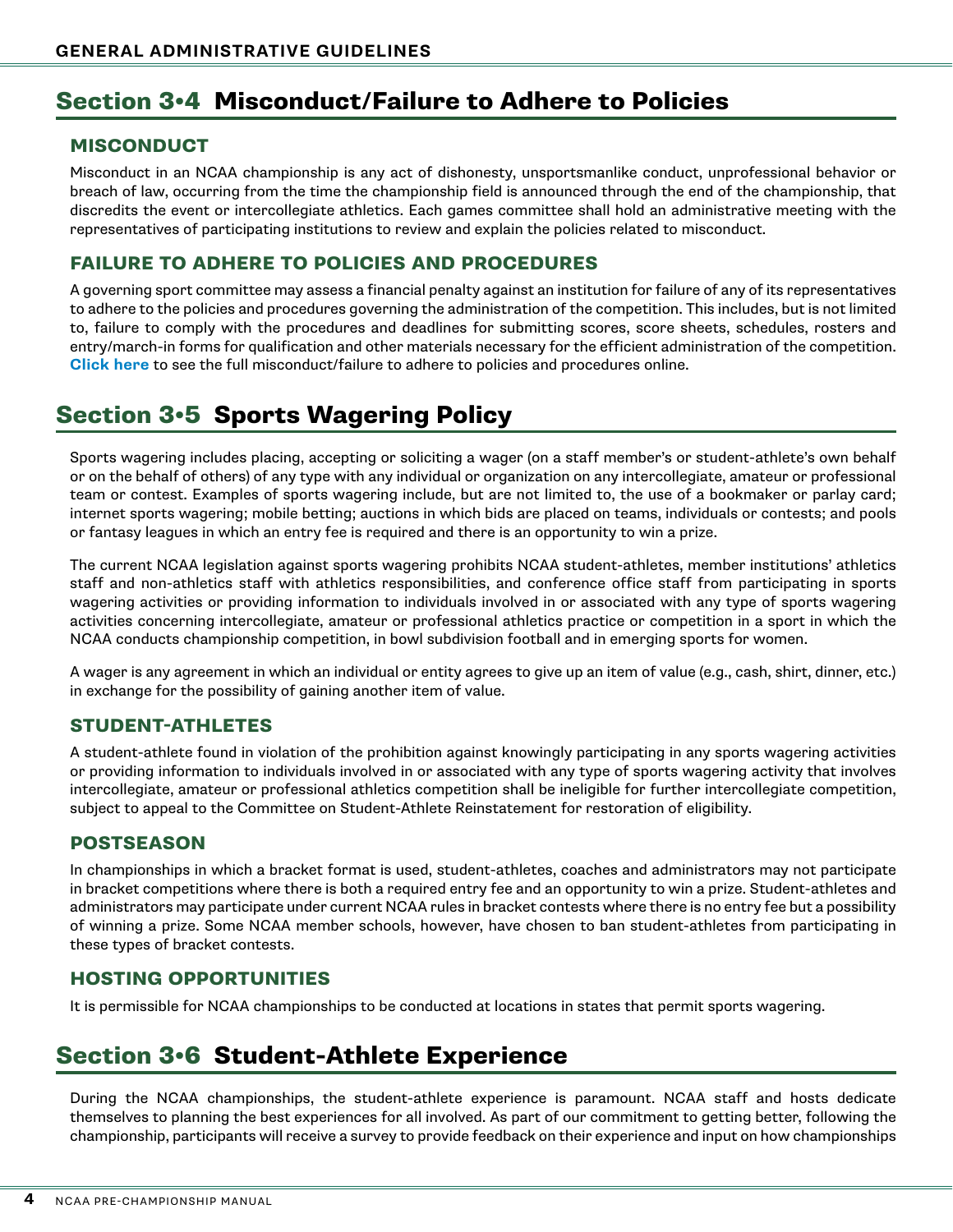<span id="page-5-0"></span>can be improved for future NCAA athletes. Institutional administrators and coaches will receive an email containing a link to the survey and will be asked to forward the survey to student-athletes. However, we understand that sometimes certain circumstances or conditions occurring during the events may require real-time consideration. When this is the case, student-athletes may reach out to their site representative or NCAA national office staff on-site.

### Section 4 • Elite 90™ Award

The Elite 90 award was created to recognize the true essence of student-athletes by honoring individuals who have reached the pinnacle of competition at the national championship level in their sport, while also achieving the highest academic standard among their peers. The award is presented in ev[ery sport, e](http://ncaa.org)very division, and goes to the studentathlete who has the highest cumulative grade-point average of all student-athletes on all teams competing at the finals site. Each institution that has at least one student-athlete qualify for the final round/site is eligible to nominate a student-athlete for the award. One student-athlete per championship will receive the award, and the announcement of the winner will be made at the finals site.

Institutions that wish to nominate a student-athlete must do so through an online nomination process. For more information or access the online form and submit a nomination, go to **ncaa.org**.

### Section 5 • Fan Travel

Through support from Marriott International as the Official Hotel Partner of the NCAA, NCAA championships are pleased to provide easy and affordable accommodations for family and fans to follow their favorite student-athlete(s) and team(s) as they participate in NCAA championships competition. Travel arrangements completed through Marriott and NCAA Travel help support NCAA student-athletes. Please direct your fans to **ncaa.com/travel** to search and book online hotel reservations.

### Section 6 • Health and S[afety](https://www.ncaa.org/sport-science-institute)

[As part of preparation and planning to host and/or participate in championship events, member inst](https://ncaaorg.s3.amazonaws.com/ssi/imc/SSI_IMCGuidanceforStudentAthletesatAwayEvents.pdf)itutions are reminded and encouraged to review all applicable health and safety policy and legislative requirements and guidance including, among others, those relating to concussion management, catastrophic injury prevention, inclement weather and independent medical care. These requirements and related information can be found in applicable division manuals, sports playing rules and the materials located on the **NCAA Sports Science Institute website**. In addition, a summary of some of the key health and safety considerations related to traveling to championship events can be found in the **NCAA's Guidance for Medical Care and Coverage for Student-Athletes at Away Events**.

### Section 7 • Logo Policy

*[Reference: Bylaws 12.5.4, 31.1.7 and 31.1.8 in the NCAA Division I Manual, Bylaw 12.5.4 in the NCAA Division II Manual and Bylaw 12.5.3 in the NCAA Division III Manual.]*

A student-athlete may use athletics equipment or wear athletics apparel that bears the trademark or logo of an athletics equipment or apparel manufacturer or distributor in athletics competition and pre- and postgame activities (e.g., celebrations on the court, pre- or postgame press conferences), provided the following criteria are met:

1. Athletics equipment (e.g., shoes, helmets, baseball bats and gloves, batting or golf gloves, hockey and lacrosse sticks, goggles and skis) shall bear only the manufacturer's normal label or trademark, as it is used on all such items for sale to the general public; and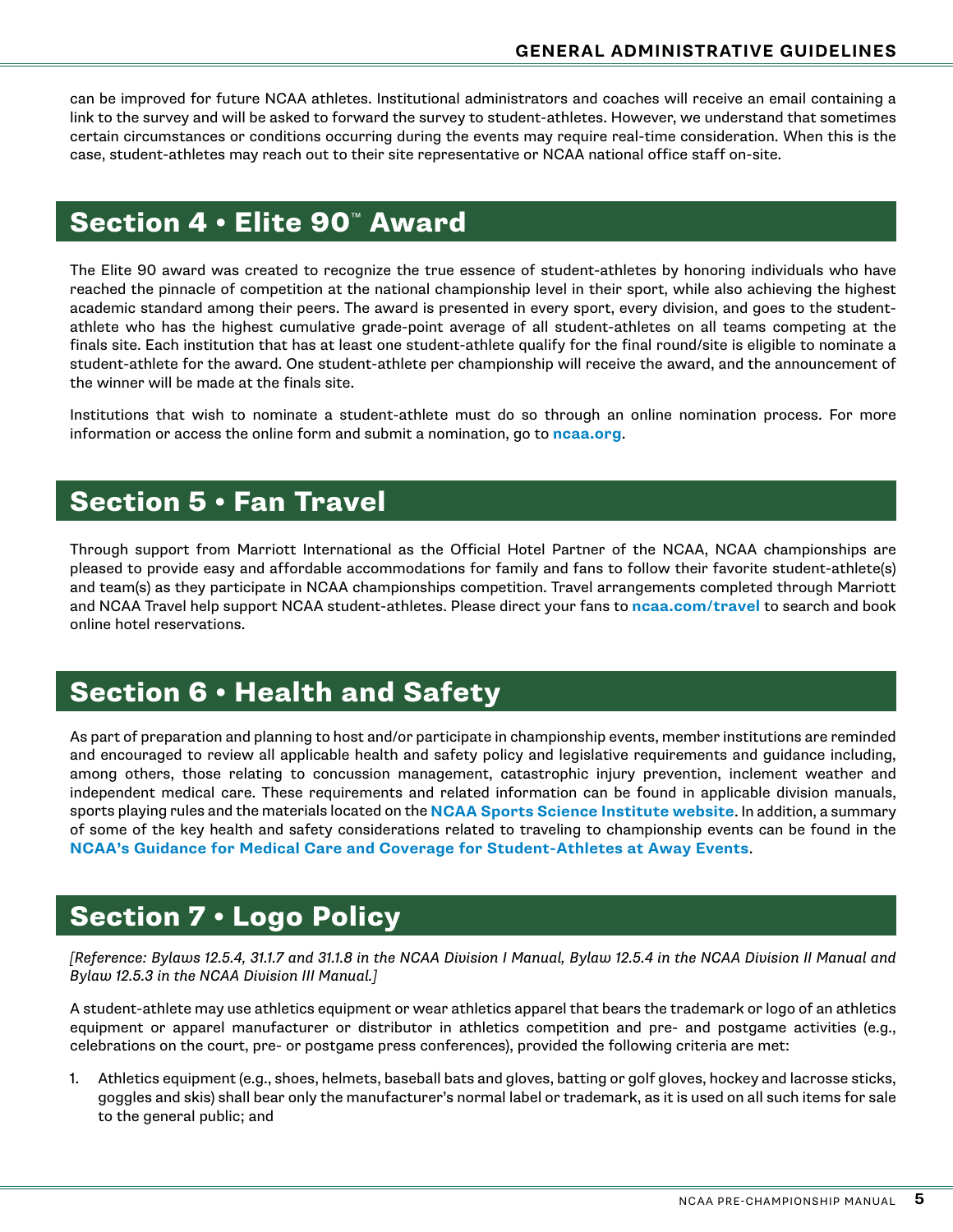<span id="page-6-0"></span>2. The student-athlete's institution's official uniform (including numbered racing bibs and warmups) and all other items of apparel (e.g., socks, head bands, T-shirts, wrist bands, visors or hats, swim caps and towels) shall bear only a single manufacturer's or distributor's normal label or trademark (regardless of the visibility of the label or trademark), not to exceed 2-1/4 square inches in area (rectangle, square, parallelogram) including any additional material (e.g., patch) surrounding the normal trademark or logo. The student-athlete's institution's official uniform and all other items of apparel shall not bear a design element similar to the manufacturer's trademark/logo that is in addition to another trademark/logo that is contrary to the size restriction.

### Section 8 • Research

In order to avoid inappropriate and unnecessary participant distraction and disruption of championship events, it is expected any data collection or oth[er rese](http://www.ncaa.org/championships/travel/championships-travel-information?division=d1)arch efforts conducted at or during championship events will be coordinated through the national office, with notice and a description of any research proposal to be submitted to the NCAA research staff at least six weeks before the championships event begins.

### Section 9 • Travel Party

Please refer to the NCAA travel policies for all information regarding transportation and per diem expenses. Travel policies can be found online **here**. Please reference Appendix A of the travel policies for reimbursable travel party numbers.

Please reference the NCAA travel policies as they are updated annually **here**, and the travel policies supersede all other documents.

### Section 10 • Division I

### Section 10•1 Religious Conflicts

*[Reference: Bylaws 31.1.4.1 and 31.1.4.2 in the NCAA Division I Manual.]*

**Institutional Policy.** If a participating institution has a written policy against competition on a particular day for religious reasons, it shall inform the NCAA national office on or before September 1 of each academic year in order for it or one of its student-athletes to be excused from competing on that day. The championship schedule shall be adjusted to accommodate that institution. *(Adopted: 4/22/98, Revised: 8/11/98, 10/28/99, 5/2/13)*

**Individual Championships.** In individual championships, an athlete must compete according to the institution's policy regarding Sunday competition (if the institution has no policy against Sunday competition, the student-athlete shall compete on Sunday if required by the schedule).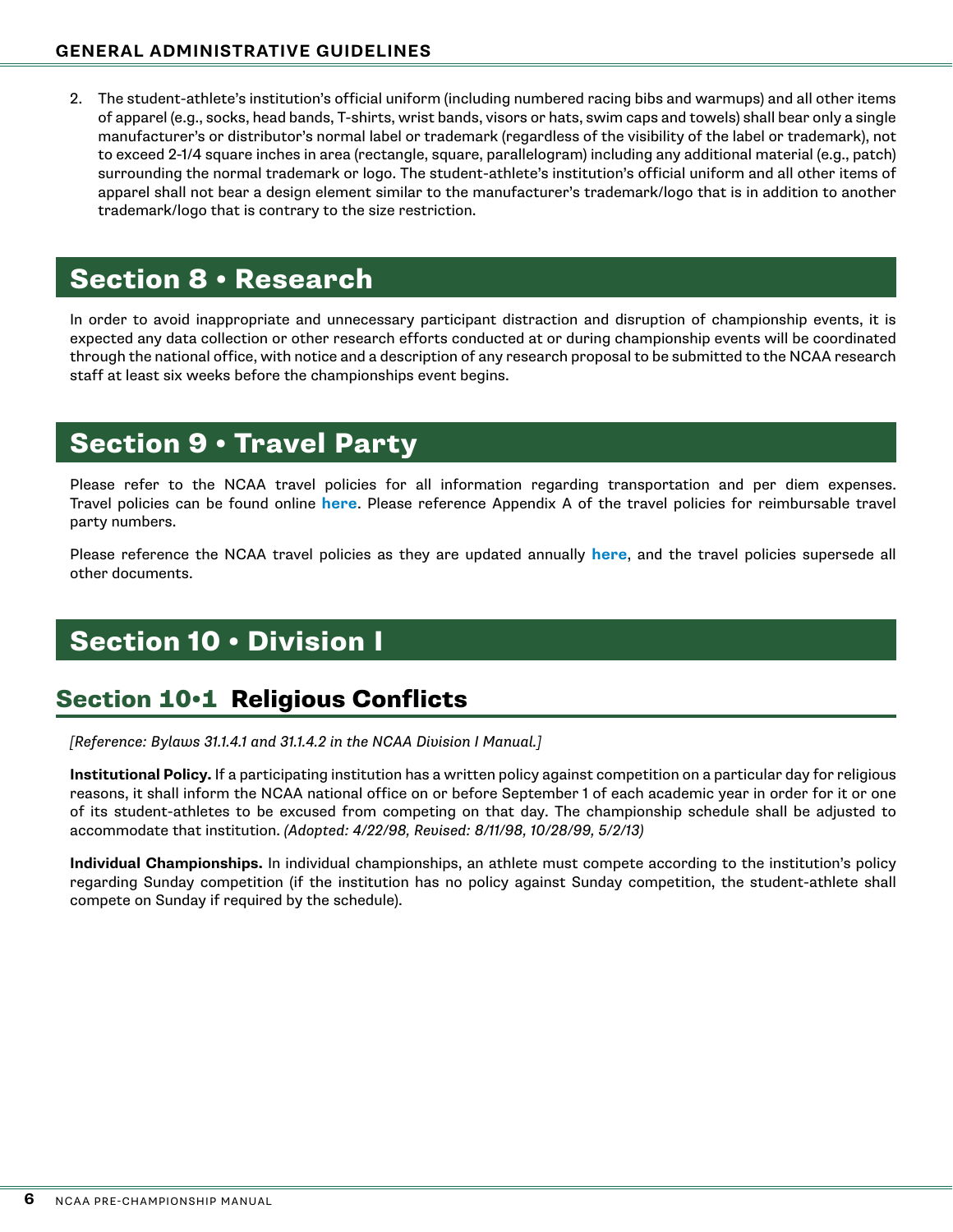# **National Collegiate Women's Ice Hockey**

### **Contents**

| Section 1 · General Administration Section 1 · General Administration                                                                                                                                                                | 8  |
|--------------------------------------------------------------------------------------------------------------------------------------------------------------------------------------------------------------------------------------|----|
| Section 1•1 NCAA Tournament Operations Staff Contact Information [1986] The MCAA Tournament Operations Staff Contact Information                                                                                                     | 8  |
| Section 1.2 National Committee <b>Communities</b>                                                                                                                                                                                    | 8  |
|                                                                                                                                                                                                                                      | 8  |
|                                                                                                                                                                                                                                      | 9  |
|                                                                                                                                                                                                                                      | 9  |
| Section 1.6 Eligibility for National Collegiate Championships<br>Section 1.6 Eligibility for National Collegiate Championships<br>Section 1.6 Eligibility for National Collegiate Championships<br>Section 1.6 Eligibility for Natio | 10 |
|                                                                                                                                                                                                                                      | 10 |
|                                                                                                                                                                                                                                      | 10 |
| Section 2 • Determination of Championship Participation 11                                                                                                                                                                           |    |
|                                                                                                                                                                                                                                      | 11 |
|                                                                                                                                                                                                                                      | 12 |
|                                                                                                                                                                                                                                      | 13 |
|                                                                                                                                                                                                                                      | 13 |
|                                                                                                                                                                                                                                      | 14 |
| Appendix A · Bracket                                                                                                                                                                                                                 | 17 |
| Appendix B · Sport Sponsorship Superintendent Sponsorship Superintendent Superintendent Sponsorship                                                                                                                                  | 18 |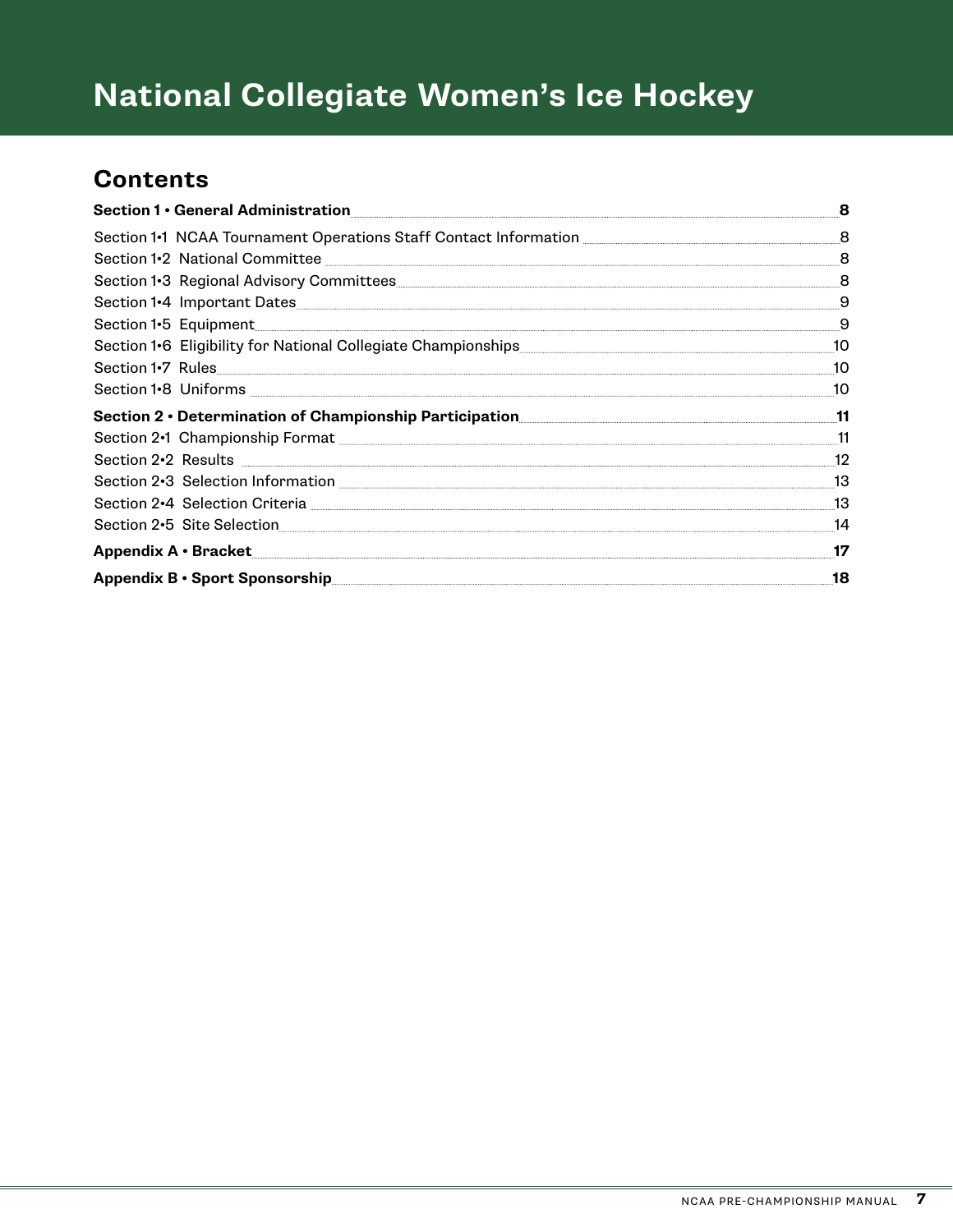# <span id="page-8-0"></span>**Section 1 • General Administration**

### **Section 1•1 NCAA Tournament Operations Staff Contact Information**

#### **Mark Bedics**

Associate Director, Championships and Alliances P.O. Box 6222 / Indianapolis, Indiana 46206-6222 317-917-6541 / **[mbedics@ncaa.org](mailto:mbedics%40ncaa.org?subject=)**

#### **Alyssa Rice**

**Josh Berlo**

**Paul Flanagan** 

Syracuse University

Director of Athletics

University of Minnesota Duluth

Head Women's Ice Hockey coach

Coordinator, Championships and Alliances P.O. Box 6222 / Indianapolis, Indiana 46206-6222 317-917-6627 / **[arice@ncaa.org](mailto:arice%40ncaa.org?subject=)**

### **Section 1•2 National Committee**

*[Reference: Administration and Management in the Division I General Section, and Bylaws 31.1.1 and 31.1.2 in the NCAA Division I Manual.]*

Current members of the committee are:

#### **EAST REGION WEST REGION**

**Anita Brenner** Deputy Director of Athletics/SWA Cornell University

#### **EAST REGION WEST REGION**

**Katie Crowley** Head Women's Ice Hockey Coach Boston College

#### **EAST REGION**

**Jeremy Gibson** Director of Athletics Merrimack College

#### **For additional information about the National Collegiate Women's Ice Hockey Championship, contact:**

**Tom DiFusco** National Coordinator of Officials 401-527-6877 / **[tdifusco1211@hotmail.com](mailto:tdifusco1211%40hotmail.com?subject=)**

**Jeff Fulton** NCAA Ice Hockey Secretary-Rules Editor 585-615-4080 / **[NCAAFulton@gmail.com](mailto:NCAAFulton%40gmail.com?subject=)**

### **Ty Halpin**

NCAA Playing Rules 317-917-6136 / **[thalpin@ncaa.org](mailto:thalpin%40ncaa.org?subject=)**

### **Section 1•3 Regional Advisory Committees**

| <b>NAME</b>          | <b>INSTITUTION</b>             | <b>CONFERENCE</b>                   |
|----------------------|--------------------------------|-------------------------------------|
| <b>EAST REGION</b>   |                                |                                     |
| Katie Crowley, chair | <b>Boston College</b>          | <b>Hockey East Association</b>      |
| Anita Brenner        | <b>Cornell University</b>      | <b>ECAC Hockey</b>                  |
| Matt Desrosiers      | <b>Clarkson University</b>     | <b>ECAC Hockey</b>                  |
| Jeremy Gibson        | Merrimack College              | <b>Hockey East Association</b>      |
| Thomas O'Malley      | <b>Sacred Heart University</b> | New England Women's Hockey Alliance |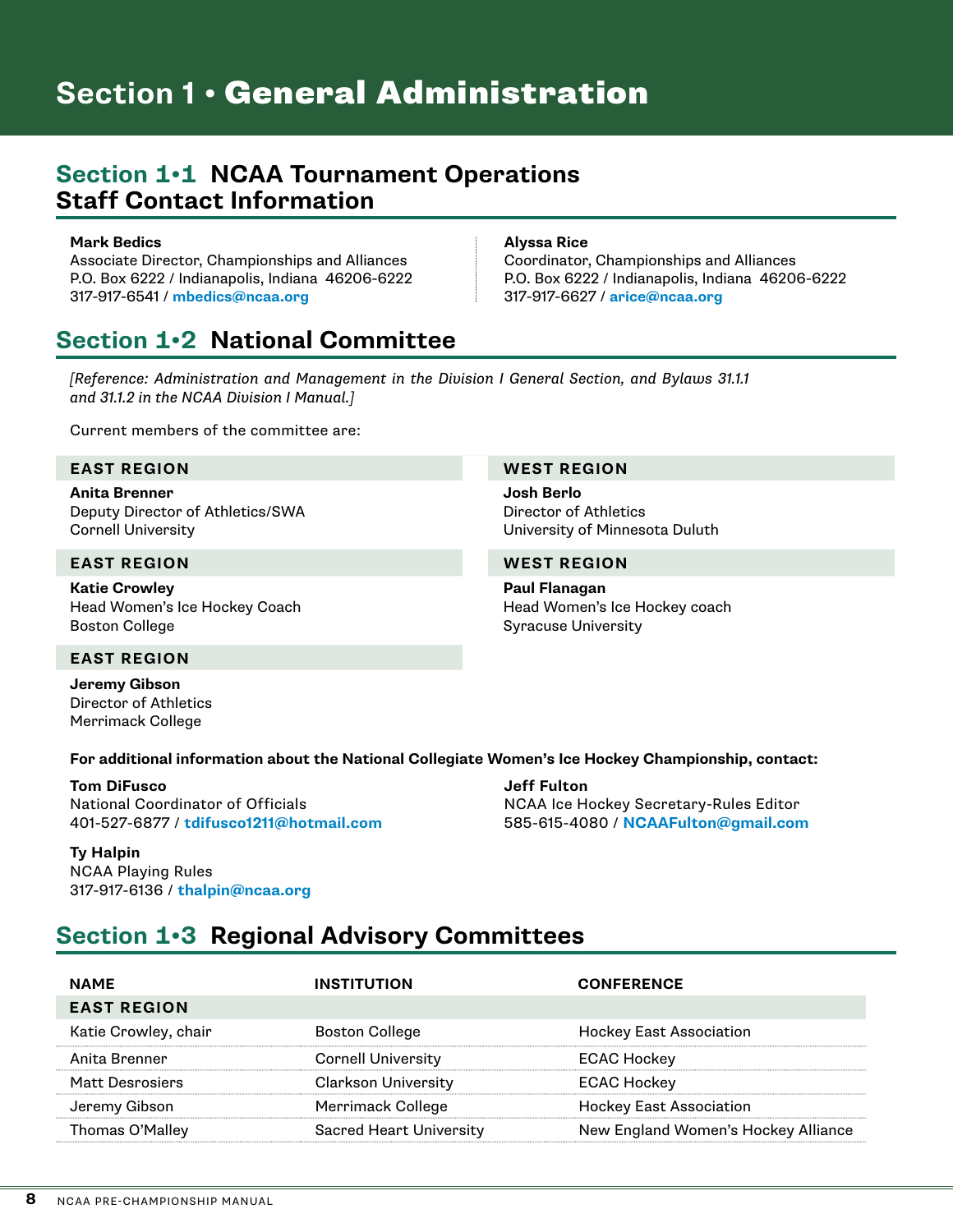#### **NATIONAL COLLEGIATE WOMEN'S ICE HOCKEY**

<span id="page-9-0"></span>

| <b>NAME</b>           | <b>INSTITUTION</b>             | <b>CONFERENCE</b>                     |
|-----------------------|--------------------------------|---------------------------------------|
| <b>WEST REGION</b>    |                                |                                       |
| Josh Berlo            | University of Minnesota Duluth | Western Collegiate Hockey Association |
| Paul Flanagan         | <b>Syracuse University</b>     | College Hockey America                |
| Nadine Muzerall       | The Ohio State University      | Western Collegiate Hockey Association |
| <b>Shelley Looney</b> | Lindenwood University          | College Hockey America                |

### **Section 1•4 Important Dates**

| Monday, Jan. 31              | National office begins accepting proposed budgets and bid materials for first and<br>second rounds. |
|------------------------------|-----------------------------------------------------------------------------------------------------|
| Tuesday, Feb. 22             | Regional advisory committee call.                                                                   |
| Wednesday, Feb. 23           | Proposed budget materials for first- and second-round sites due to national office.                 |
| <b>Thursday, March 3</b>     | First- and second-round site representative call, 2 p.m. Eastern time.                              |
| Sunday, March 6              | Selection show, 9 p.m. Eastern time (tentative).                                                    |
| Monday, March 14             | Call with championship participants, 11 a.m. Eastern time.                                          |
| Wed.-Sat., April 20-23       | American Hockey Coaches Association Convention - Naples, Florida.                                   |
| <b>Wed.-Thu., June 15-16</b> | Women's Ice Hockey Committee annual meeting.                                                        |

### **CHAMPIONSHIP DATES**

| Sunday, March 6              | Championship selections and pairings announced.                      |
|------------------------------|----------------------------------------------------------------------|
| Thu. or Fri., March 10 or 11 | First Round, to be determined, on campus.                            |
| Sat. or Sun., March 12 or 13 | Second Round to be determined, on campus.                            |
| Friday, March 18             | Semifinal games - Pegula Ice Arena, Pennsylvania State University.   |
| <b>Sunday, March 20</b>      | Championship game - Pegula Ice Arena, Pennsylvania State University. |

### **DATE FORMULA**

| <b>First Round</b>  | Week before Women's Frozen Four (Thursday or Friday).    |
|---------------------|----------------------------------------------------------|
| <b>Second Round</b> | Weekend before Women's Frozen Four (Saturday or Sunday). |
| Finals              | Friday and Sunday before men's ice hockey regionals.     |

### **FUTURE DATES**

| 2023 | March 17 and 19; University of Minnesota Duluth; Amsoil Arena - Duluth, Minnesota.             |
|------|------------------------------------------------------------------------------------------------|
| 2024 | March 22 and 24; University of New Hampshire; Whittemore Center Arena - Durham, New Hampshire. |
| 2025 | March 21 and 23; University of Minnesota, Twin Cities; Ridder Arena - Minneapolis, Minnesota.  |
| 2026 | March 20 and 22; Penn State University; Pegula Ice Arena - University Park, Pennsylvania.      |
|      |                                                                                                |

### **Section 1•5 Equipment**

### **PUCKS**

The NCAA shall provide practice and game pucks for all rounds of the championship.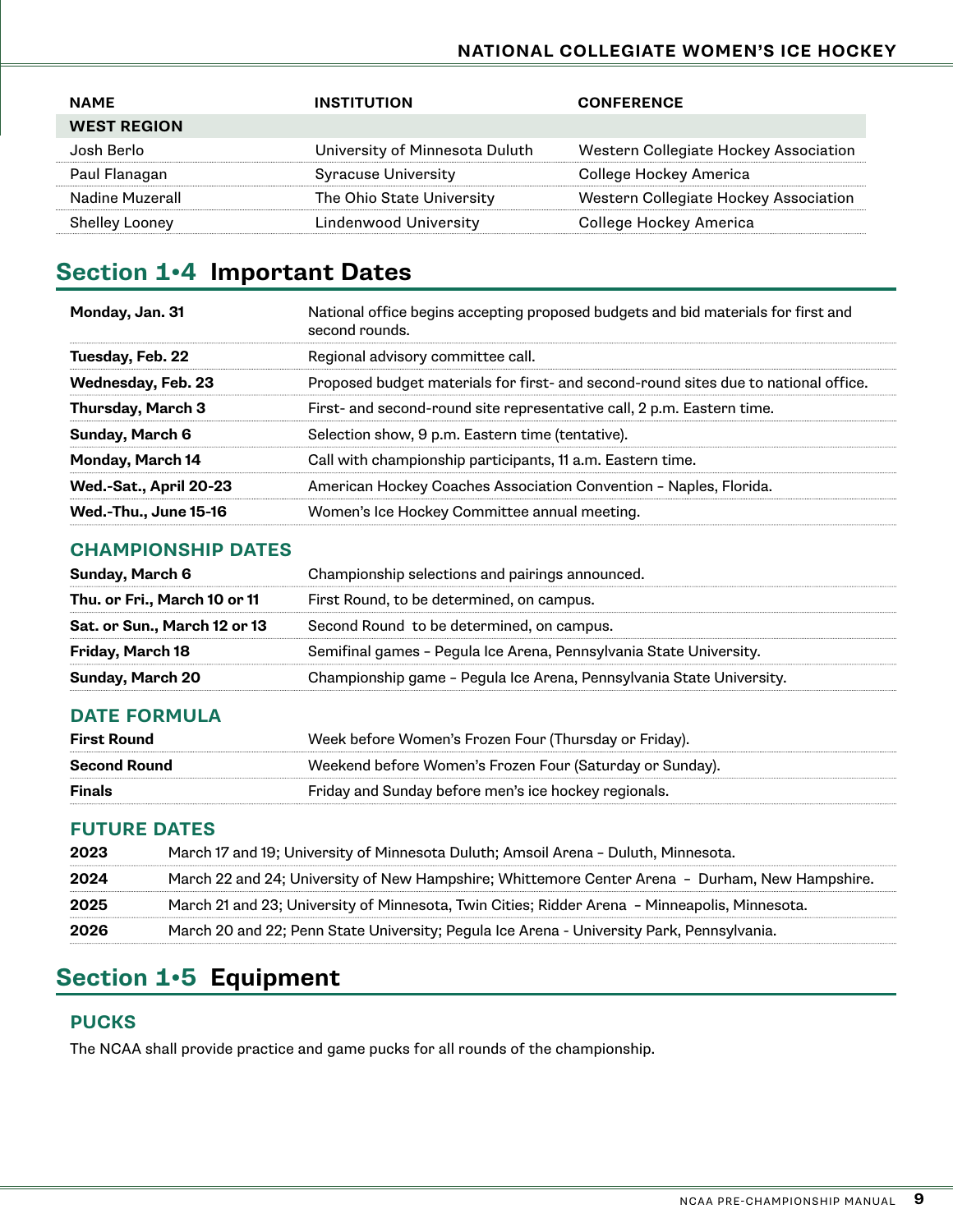### <span id="page-10-0"></span>**Section 1•6 Eligibility for National Collegiate Championships**

[Reference: Bylaw 20.8 in the NCAA Manual.]

An active member institution in good standing, regardless of division, is eligible for the National Collegiate Championships if a division championship in the respective sport is not offered in its division. Such an institution normally is required to meet only the institutional and individual eligibility requirements of its division that govern the sport in question.

### **Section 1•7 Rules**

Per NCAA Bylaw 17.30, member institutions shall conduct all of their intercollegiate competition in accordance with the playing rules of the Association in all sports for which the NCAA develops playing rules. For those sports in which the Association follows rules that are developed by other governing bodies and modified by the governing sports committee, the adopted playing rules shall be used. The governing sports committee will not consider any results for selection purposes that are not played in accordance with NCAA rules, or those rules adopted by an outside organization.

### **Section 1•8 Uniforms**

Each participating institution should bring both home and away uniforms to the site of the competition. Student-athletes shall wear their jerseys at all news conferences.

### **LOGOS**

**[Refer to General Administrative Guidelines, Section 7.](#page-5-0)**

#### **Division I Additional Requirements**

The logo restriction on student-athletes' apparel set forth in 12.5.4 shall apply during the NCAA championships to all personnel (e.g., coaches, athletic trainers, managers) who are on the team bench for practices and games or who participate in news conferences. Also, the logo restriction on student-athletes' apparel as set forth in 12.5.4 shall apply to commercial logos on uniforms worn by band members, cheerleaders, dance team members and the institution's mascot during NCAA championship events.

These restrictions apply to all apparel worn by student-athletes during the conduct of competition, which includes any pregame or postgame activities.

This bylaw will be strictly enforced at all NCAA championships and the names of individuals and institutions that are not in compliance with this bylaw shall be forwarded to the NCAA enforcement staff.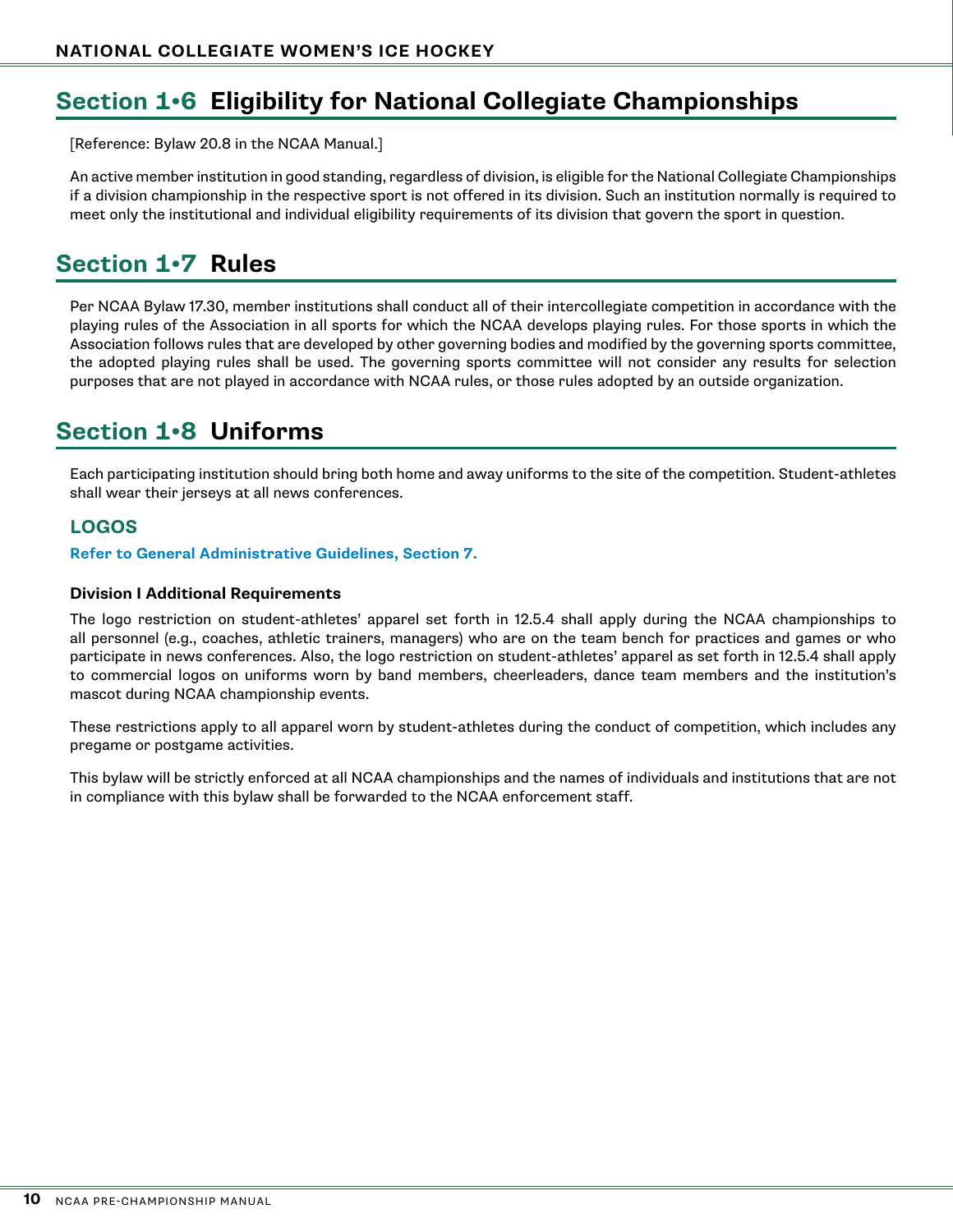### <span id="page-11-0"></span>**Section 2•1 Championship Format**

NCAA Divisions I and II institutions that sponsor intercollegiate women's ice hockey are eligible for the National Collegiate Women's Ice Hockey Championship. The championship will include 11 teams. The championship playoff format consists of three first-round games that will be played on the campuses of the top three seeds. Those winners and the No. 5 seed will compete in the four second-round games that are played on the campuses of the participating institutions. The four second-round winners will advance to the Women's Frozen Four. The entire championship will use a single-elimination format.

**Squad Size.** Participating teams are limited to 19 skaters plus not more than three nor fewer than two goalies on the bench for competition. Participating teams are limited to a squad size of 24. Replacements are permitted consistent with NCAA game protocol; however, after the game begins, no replacements shall be permitted for any reason. Only six non-playing personnel shall be allowed on the bench, providing a maximum bench limit of 28.

The number of student-athletes in competitive uniform shall not exceed the prescribed number at the start of the contest. An institution that is advised it is in violation of this regulation and does not conform promptly to it automatically shall forfeit the competition. There shall be no inordinate delay of the competition to allow the institution to conform to the rule.

### **SCHEDULE OF EVENTS (TENTATIVE)**

*(All Times Local)*

#### **Wednesday, March 16**

Teams arrive.

| <b>Thursday, March 17</b> |                                                                                                   |
|---------------------------|---------------------------------------------------------------------------------------------------|
| $9$ to 10 a.m.            | Team A - interviews with ESPN and Westwood One (Semifinal #1 higher seed<br>chooses A or B).      |
| 10:15 to 11:15 a.m.       | Team A - practice.                                                                                |
| 10:15 to 11:15 a.m.       | Team B - interviews with ESPN and Westwood One.                                                   |
| 11:30 to $11:45$ a.m.     | Team A - news conference.                                                                         |
| 11:30 a.m. to 12:30 p.m.  | Team B - practice.                                                                                |
| 11:30 a.m. to 12:30 p.m.  | Team C - interviews with ESPN and Westwood One (Semifinal #2 higher seed<br>chooses C or D).      |
| 12:45 to 1 p.m.           | Team B - news conference.                                                                         |
| 12:45 to 1:45 p.m.        | Team C - practice.                                                                                |
| 12:45 to 1:45 p.m.        | Team D - interviews with ESPN and Westwood One.                                                   |
| 2 to 2:15 p.m.            | Team C - news conference.                                                                         |
| 2 to 3 p.m.               | Team D - practice.                                                                                |
| 3:15 to 3:30 p.m.         | Team D - news conference.                                                                         |
| 5:45 p.m.                 | Championship celebration.                                                                         |
| 7 p.m.                    | Team dinner (TBD).                                                                                |
| Friday, March 18          |                                                                                                   |
| 8:45 to 9:30 a.m.         | Semifinal No. 1 visitor practice. (Semifinal #1 higher seed chooses first or<br>second practice.) |
| 9:45 to 10:30 a.m.        | Semifinal No. 1 practice.                                                                         |
|                           |                                                                                                   |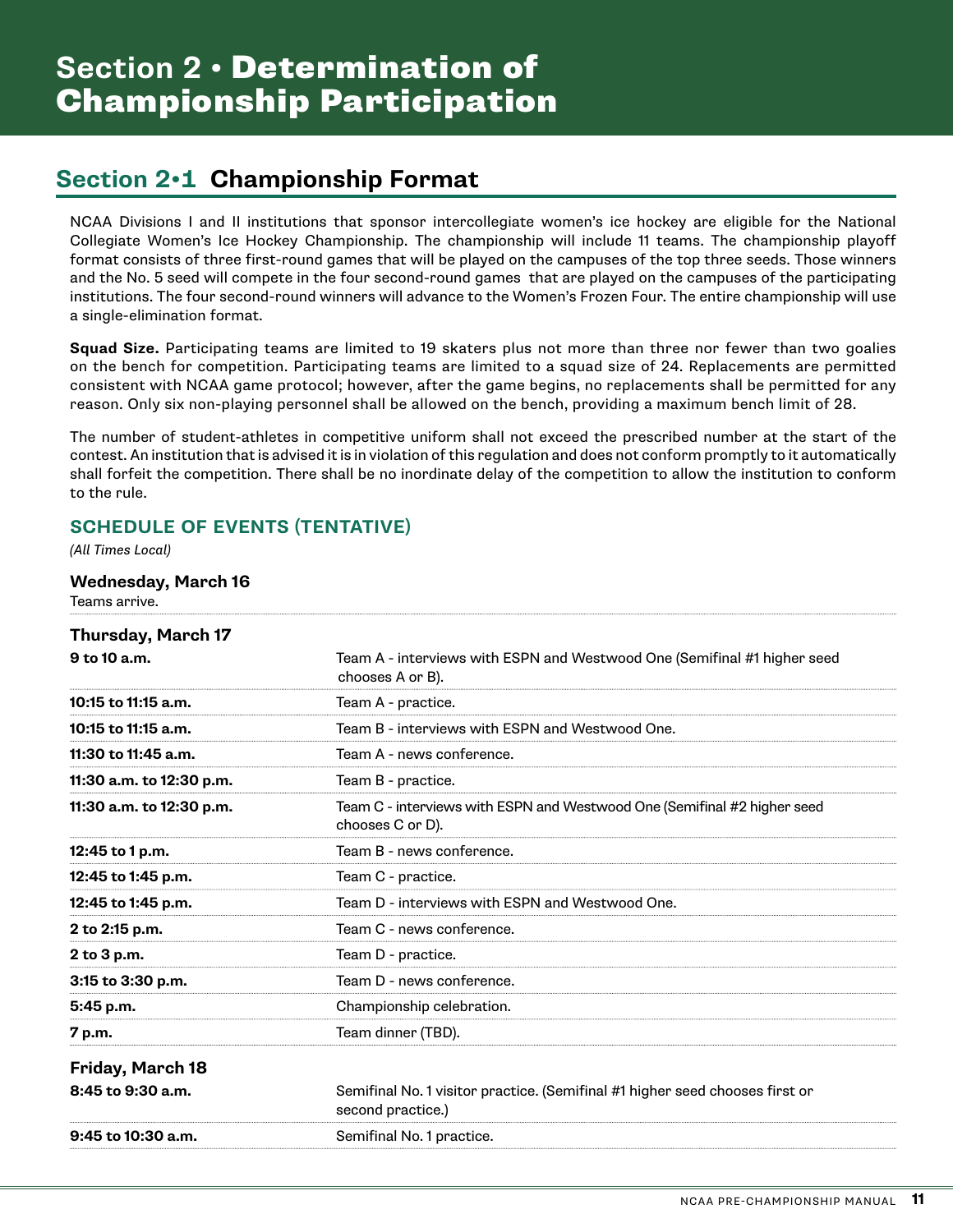#### <span id="page-12-0"></span>**NATIONAL COLLEGIATE WOMEN'S ICE HOCKEY**

| 10:45 to 11:30 a.m.       | Semifinal No. 2 practice. (Semifinal #1 higher seed chooses first or<br>second practice.) |
|---------------------------|-------------------------------------------------------------------------------------------|
| 11:45 a.m. to 12:30 p.m.  | Semifinal No. 2 practice.                                                                 |
| 3:30 p.m.                 | Semifinal Game 1.                                                                         |
| 7 p.m.                    | Semifinal Game 2.                                                                         |
| <b>Saturday, March 19</b> |                                                                                           |
| 1 to 2 p.m.               | Semifinal No. 1 winner practice.                                                          |
| 1:30 to 2 p.m.            | Semifinal No. 2 winner news conference.                                                   |
| 2:15 to 2:45 p.m.         | Semifinal No. 1 winner news conference.                                                   |
| 2:15 to 3:15 p.m.         | Semifinal No. 2 winner practice.                                                          |
| <b>Sunday, March 20</b>   |                                                                                           |
| 9 to 9:45 a.m.            | Semifinal 1 winner practice.                                                              |
| 10 to 10:45 a.m.          | Semifinal 2 winner practice.                                                              |
| 4 p.m.                    | Championship game.                                                                        |

### **START TIMES**

Start times for the first and second round games will be recommended by the host institution and the committee will reserve the right to approve these times. First round games shall be played on either March 10 or 11, while each second round game must be played on either March 12 or 13.

During the Women's Frozen Four, the second semifinal will not begin before the scheduled start time but may begin after this time depending on the completion of the first game. After the completion of semifinal No. 1 and the resurfacing of the ice, a minimum of 43:00 (time to begin when ice resurfacing machine leaves the ice) will be put on the scoreboard. The only exception to this is when a goal is scored five minutes or less into any overtime session. In this case, the ice will not be resurfaced and a minimum of 48:00 (time to begin after players and officials have left the ice) will be put on the clock. In all cases, warm-ups for the second game will begin at 38:00, according to the NCAA ice hockey protocol.

### **TRAVEL PARTY**

Transportation expenses and per diem will be provided for an official travel party of 34. Please refer to the NCAA Travel Policies for all information regarding transportation and per diem expenses. Travel policies can be found on the NCAA website at **[ncaa.org](http://www.ncaa.org/championships/travel/championships-travel-information).** The NCAA is not responsible for the expenses of persons beyond these limits. Once the championship is completed, participating institutions must submit reimbursement requests online through the NCAA Travel Expense System within 30 days of the conclusion of competition.

### **Section 2•2 Results**

The RPI will be posted on **[NCAA.com](http://NCAA.com)** beginning in mid-February.

During the championship and at the conclusion of the competition, the host sports information director, media coordinator or designee is responsible for reporting official results to the NCAA official website. Please email a copy of results to **[ncaa-content@turner.com](mailto:ncaacontent%40turner.com?subject=)**. Please be sure to submit all information in the following manner:

- Send the information to **[ncaa-content@turner.com](mailto:ncaa-content%40turner.com?subject=)**.
- Specify the sport (Division, Championship, Round) in the SUBJECT area.
- Paste the text directly into an email or send email as an attachment in a Word document.
- Please convert photos to JPEG format and attach to the email.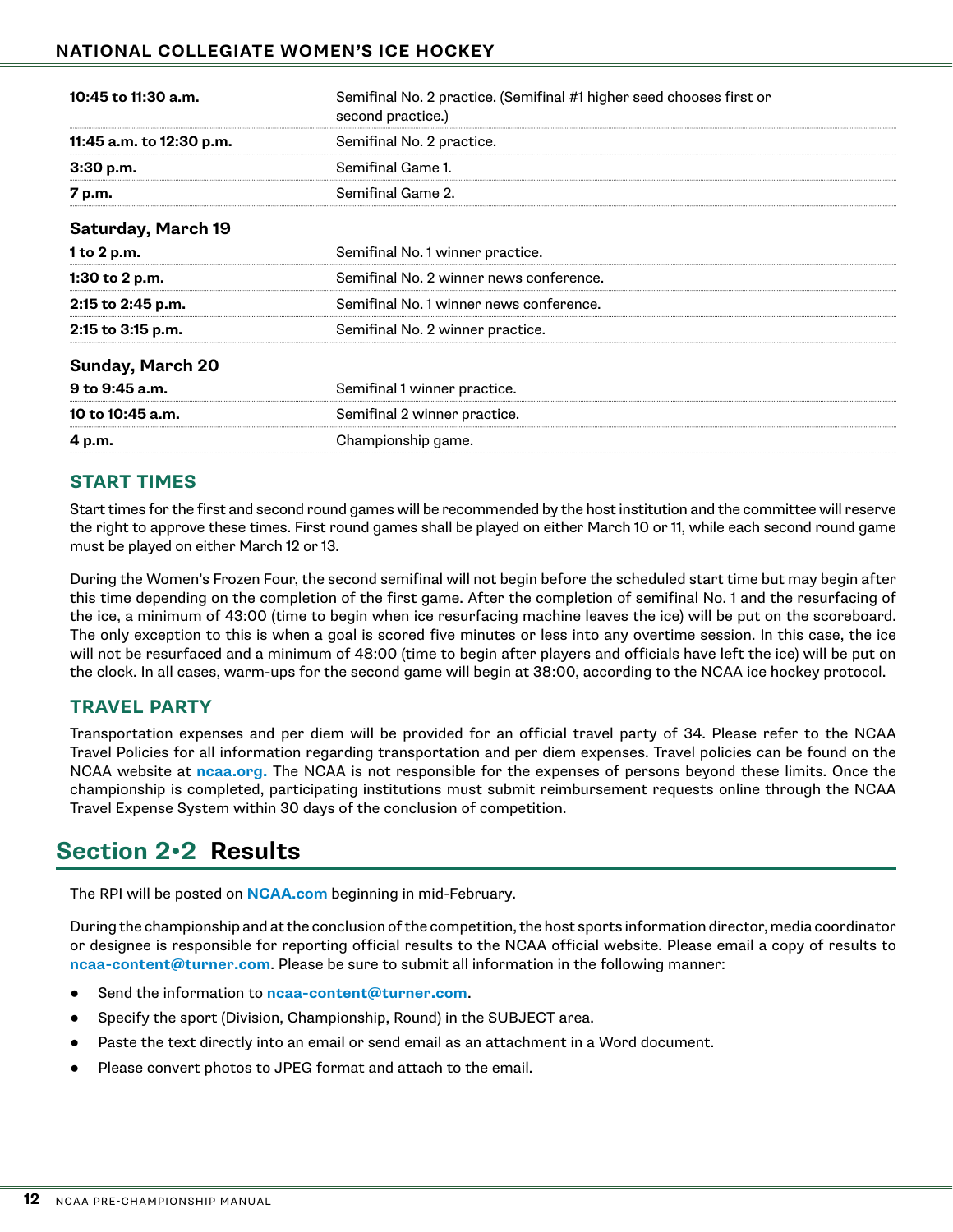### <span id="page-13-0"></span>**Section 2•3 Selection Information**

#### **BYLAW 31.3.3.1 - COUNTABLE COMPETITION**

For NCAA team-championship selection purposes, competition is countable only when the teams played are varsity intercollegiate teams of four-year, degree-granting institutions that conduct a majority of their competition in that team sport against varsity intercollegiate teams (see Constitution 3.2.4.5) of United States four-year, degree-granting institutions. Competition against service teams, professional teams, semiprofessional teams, amateur teams, two-year colleges and club teams shall be excluded.

### **ALLOCATION OF BERTHS**

Four conferences will receive automatic qualification for the 2022 championship. The remaining seven teams will be selected on an at-large basis.

### **AUTOMATIC QUALIFICATION**

The following conferences have been granted automatic-qualification privileges for the 2022 championship:

| <b>EAST REGION:</b> | ECAC Hockey<br><b>Hockey East Association</b>                                       |
|---------------------|-------------------------------------------------------------------------------------|
|                     | <b>WEST REGION:</b> College Hockey America<br>Western Collegiate Hockey Association |

### **AT-LARGE SELECTION**

To be considered during the at-large selection process, teams must be at or above 50.00 in the RPI. Divisions I and II institutions that wish to be considered for selection to the National Collegiate Championship must schedule a minimum of 20 games against Divisions I and II opponents.

### **CHAMPIONSHIP INFORMATION**

Championship information, including the complete bracket, will be available on **[NCAA.com](http://www.ncaa.com)** subsequent to the official announcement. Updates can be found on this site throughout the championship.

### **Section 2•4 Selection Criteria**

The following criteria shall be employed by a governing sports committee in selecting participants for NCAA championships competition [Bylaw 31.3.3; Criteria for Selection of Participants]:

- Won-lost record:
- Strength of schedule; and
- Eligibility and availability of student-athletes for NCAA championships.

In addition to Bylaw 31.3.3, the Women's Ice Hockey Committee has received approval from the Division I Competition Oversight Committee to consider the following criteria in the selection of at-large teams for the women's ice hockey championship (not necessarily in priority order):

- \*Rating Percentage Index (RPI) [won-lost record (30%), opponents' winning percentage (24%) and opponents' opponents' winning percentage (46%)]; including quality win bonus\*\*
- Head-to-head competition; and
- Results versus common opponents.

\*If points awarded for any win lower a team's average RPI, those points will not count toward the RPI.

\*\*Quality win bonus awarded for wins against the top 12 championship eligible teams in the final selection RPI.

During the selection process, each team's full body of work will be evaluated. Each of the above criteria will carry one point, except head-to-head competition, which will carry the number of points equal to the net difference in the results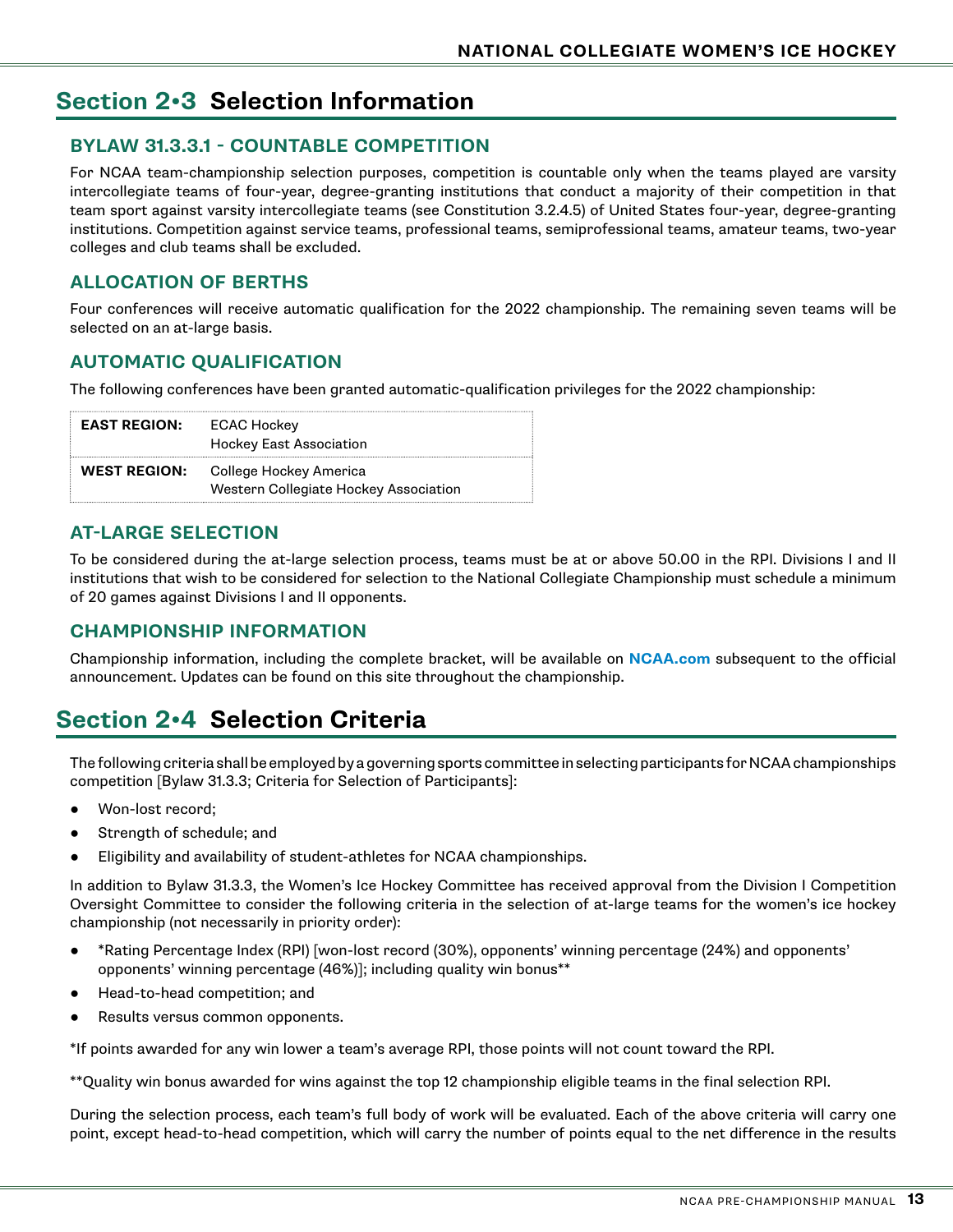<span id="page-14-0"></span>of these games (e.g., if Team A defeats Team B three out of four games, Team A would receive two points in the selection process). When comparing two teams, the committee reserves the right to weight criteria differently based on relative team performance.

In situations where a high-impact player is unavailable, the committee may consider this as part of its evaluation of the above criteria. In addition, the NPI will not be used for selections in 2022 but will be evaluated by the committee for potential use in the future.

The National Collegiate Women's Ice Hockey Committee does not consider outside polls as a source for selections.

#### **SEEDINGS AND PAIRINGS**

The following steps are taken during the selection meeting: In setting up the tournament, the committee begins with a list of priorities to ensure a successful tournament on all fronts, including competitive equity, financial success and the likelihood of a playoff-type atmosphere at each first and second round site.

For this model, the following is a basic set of priorities:

- 1. Once the four automatic qualifiers and seven at-large teams are selected, the top four teams are No. 1 seeds and will be placed in the bracket so that if all four teams advance to the Women's Frozen Four, the No. 1 seed will play the No. 4 seed and the No. 2 seed will play the No. 3 seed in the semifinals.
- 2. The next four are targeted as No. 2 seeds. The No. 5 overall seed will be designated as the top No. 2 seed since they get a first-round bye and would automatically play the No. 4 overall seed. The committee has determined they would like No. 4 to play No. 5 regardless of if they are from the same conference.
- 3. The next three teams are the other No. 2 seeds, and the last three teams will be designated as the No. 3 seeds.
- 4. The next step is to place the home teams. Assuming it meets the committee's hosting criteria, the highest seeded team will be given the opportunity to host the first and second round games.
- 5. Next step is to fill in the bracket so that first-round conference matchups are avoided, unless it corrupts the integrity of the bracket. If four or more teams from one conference are selected to the championship in the final six spots so as to play in the first-round contests, then the integrity of the bracket will be protected (i.e., maintaining the pairing process according to seed will take priority over avoidance of first-round conference matchups).
- 6. To complete each site, the committee assigns one team from each of the remaining seeded groups so there is a No. 1, No. 2, No. 3 at three of the sites using its priorities, while matching up the No. 4 and No. 5 overall seeds in a second-round matchup.

The NCAA Division I Competition Oversight Committee shall have the authority to modify its working principles related to the championship site assignment on a case-by-case basis.

### **Section 2•5 Site Selection**

Any institution interested in hosting preliminary-round competition of the 2022 championship must submit a proposed budget, respond to sport-specific questions and ensure that the institution's key contacts and facility information are complete and current in the Championships Bid and Profile System. Please note that in order to submit a bid, you must first locate the desired championship in the "Championships Available for Bidding" section and select "Start Bid."

Please note that all member institutions have regular and easy access to their profiles by visiting **[championships.ncaa.](http://championships.ncaa.org) [org](http://championships.ncaa.org)**. For profile issues, user access or to reset a password, please email **[championshipbid@ncaa.org](mailto:championshipbid%40ncaa.org?subject=)** or contact the respective championship manager.

The Championships Bid and Profile System can be accessed at **[championships.ncaa.org](https://champsauth.ncaa.org/login?service=https%3A%2F%2Fchampionships.ncaa.org%2F)**. The deadline to submit all bid materials for this championship is Wednesday, Feb. 23.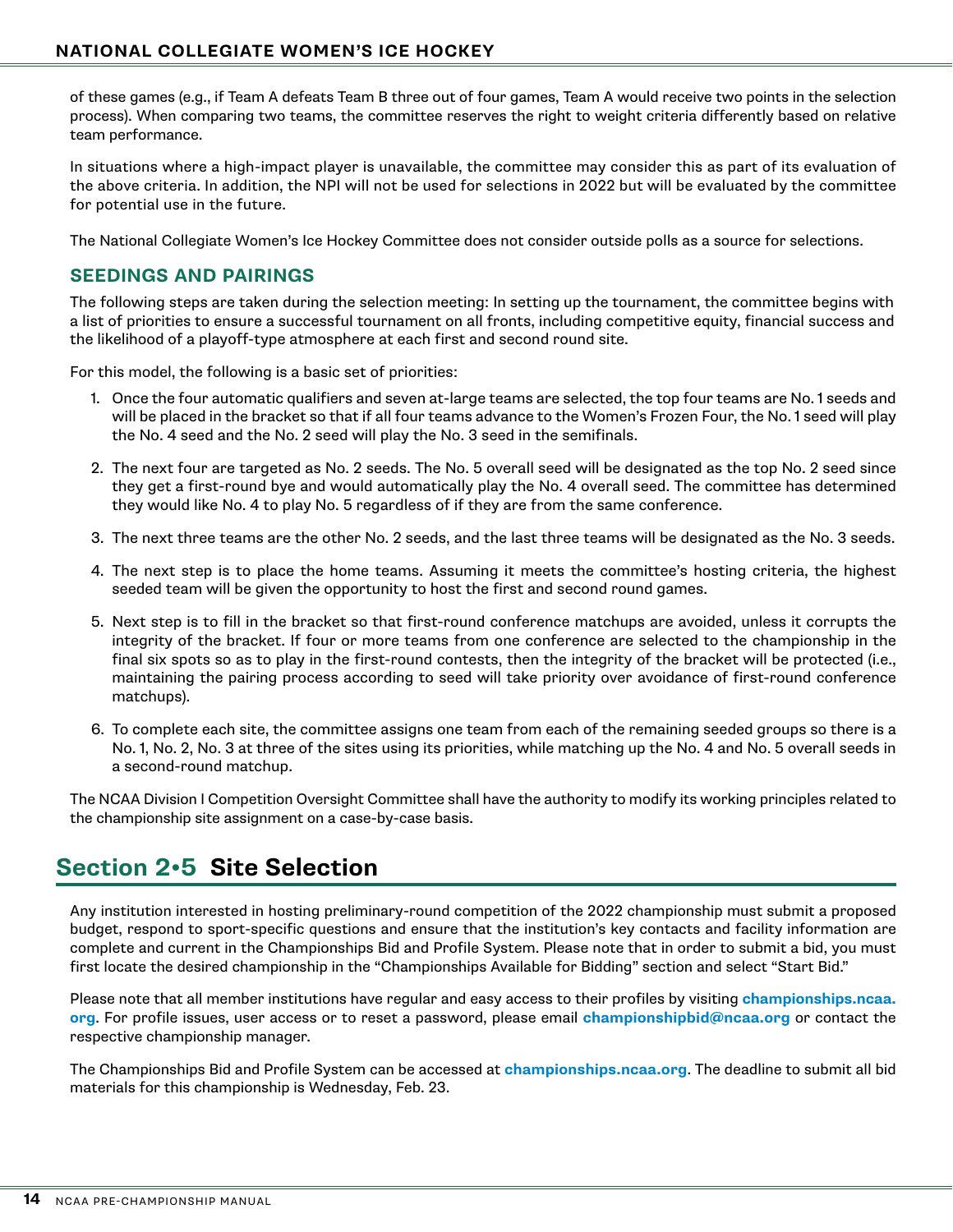In addition to projected ticket sales and game expenses, prospective hosts should include the following when completing a proposed budget:

- Committee/site representative lodging.
- Game officials lodging.
- State and city taxes/fees.
- Ticket and facility fees.

Committees/site representative's per diem and mileage will be paid by the NCAA, not the host institution. Game officials will be reimbursed via the ArbiterPay system for their game fees, per diem, mileage and baggage fees.

#### **FINAL FINANCIAL REPORT**

#### *[Reference: Bylaw 31.4 in the NCAA Manual.]*

A final financial report from each championship site must be submitted via the Championships Bid and Host Profile portal under the "budget" tab not later than 60 days after the conclusion of competition.

#### **CONTACT INFORMATION**

Please contact Alyssa Rice at 317-917-6627 or **[arice@ncaa.org](mailto:arice%40ncaa.org?subject=)**, or email us at **[championshipbid@ncaa.org](mailto:championshipbid%40ncaa.org?subject=)**, if you have any questions regarding the bid process.

#### **SAFETY AND SECURITY PLAN**

Each facility profile should include the safety and security plan for that facility. This information can be uploaded and attached to the profile by visiting **[championships.ncaa.org](http://championships.ncaa.org)**.

#### **FACILITY EVALUATION**

Any institution interested in hosting preliminary-round competition of the National Collegiate Women's Ice Hockey Championship must submit a facility profile. If an institution is proposing to play a quarterfinal game at a facility where it has not played a minimum of 10 games during the regular season, that facility must be approved in advance by the committee.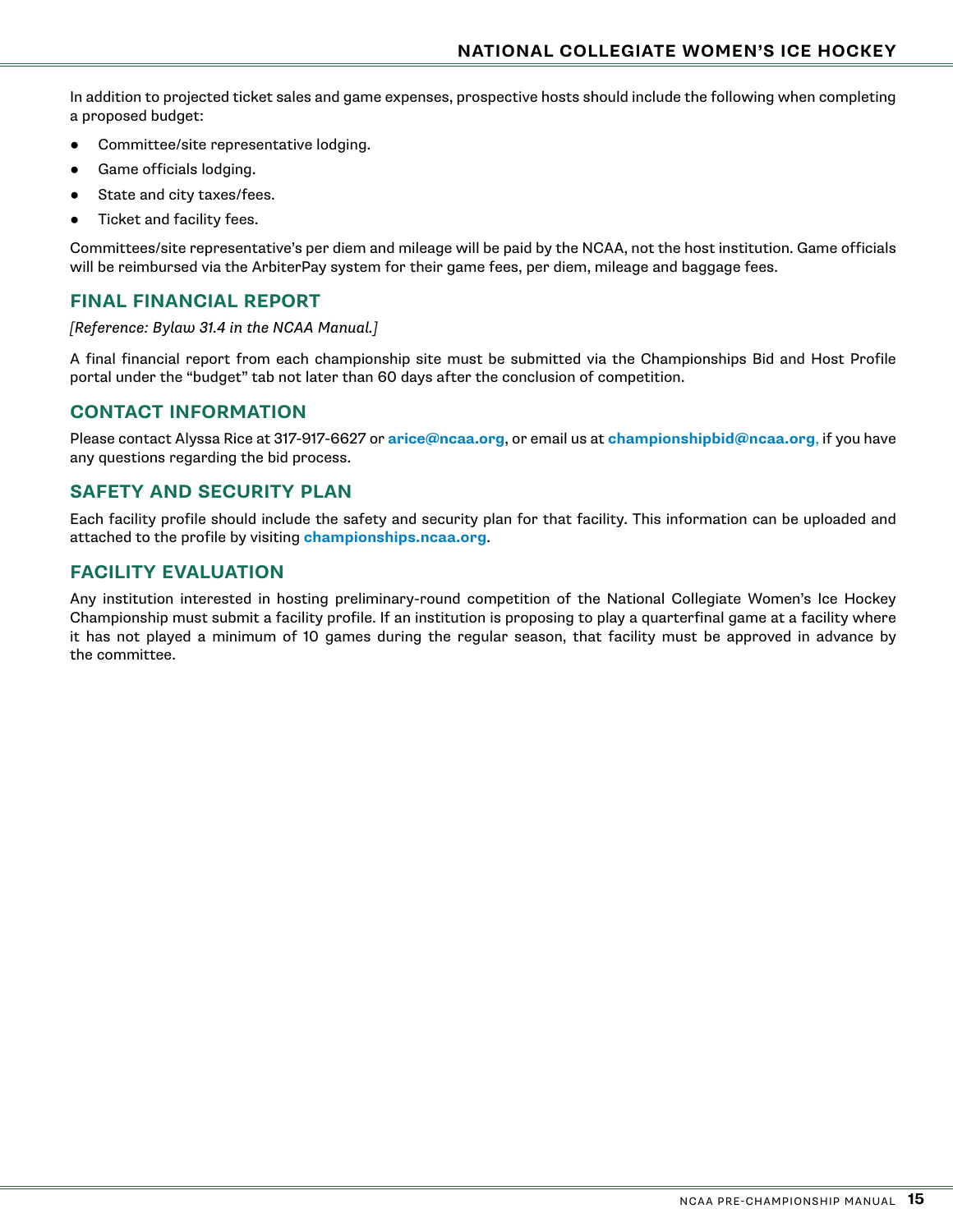# **Division ?? Sport Appendixes**

### **Contents**

| Appendix A · Bracket |                                |  |
|----------------------|--------------------------------|--|
|                      | Appendix B · Sport Sponsorship |  |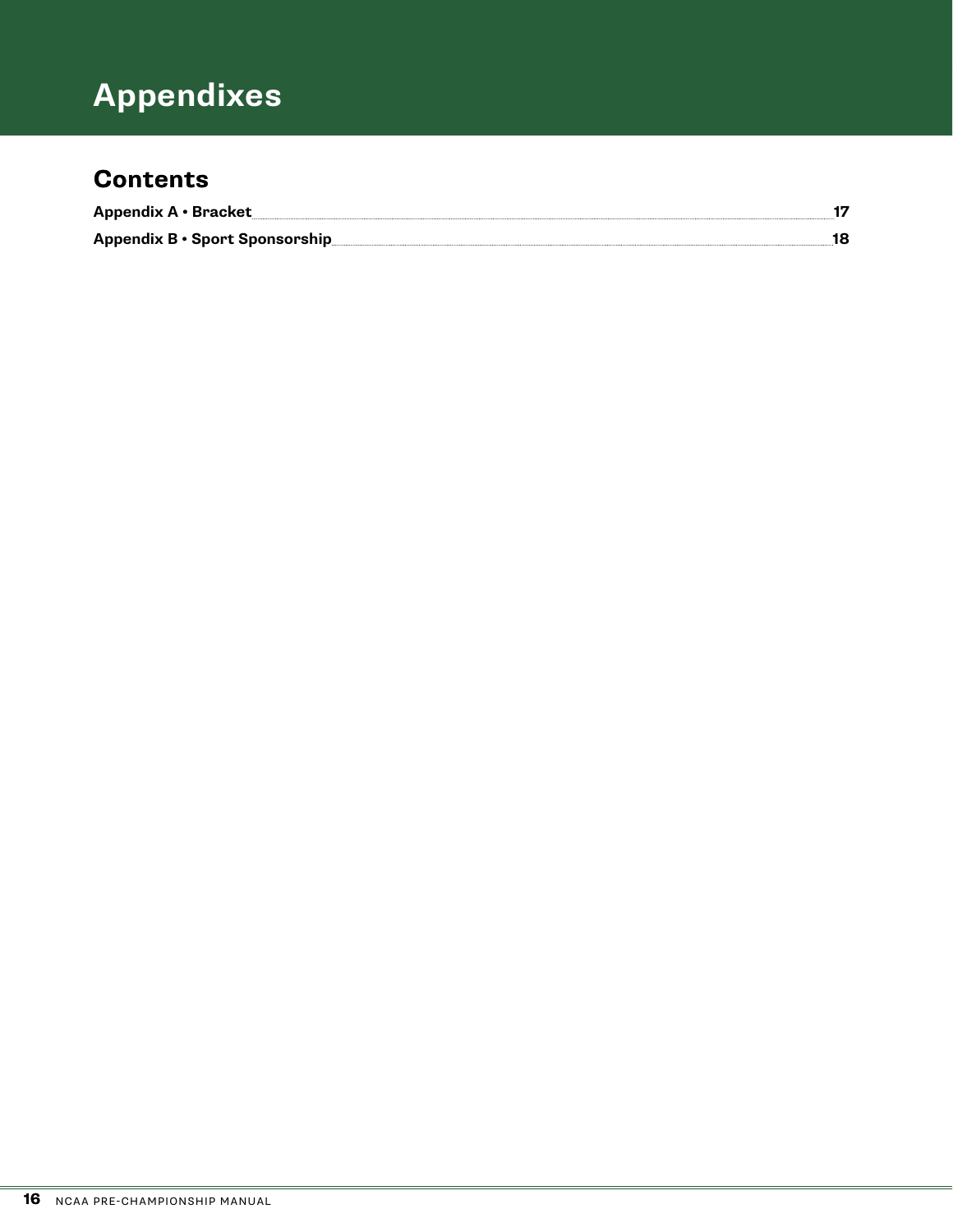### <span id="page-17-0"></span>**Appendix A •** Bracket



**\*Host site.** All times are Eastern time. Information subject to change.

**© 2022 National Collegiate Athletic Association. No commercial use without the NCAA's written permission. The NCAA opposes all forms of sports wagering.**